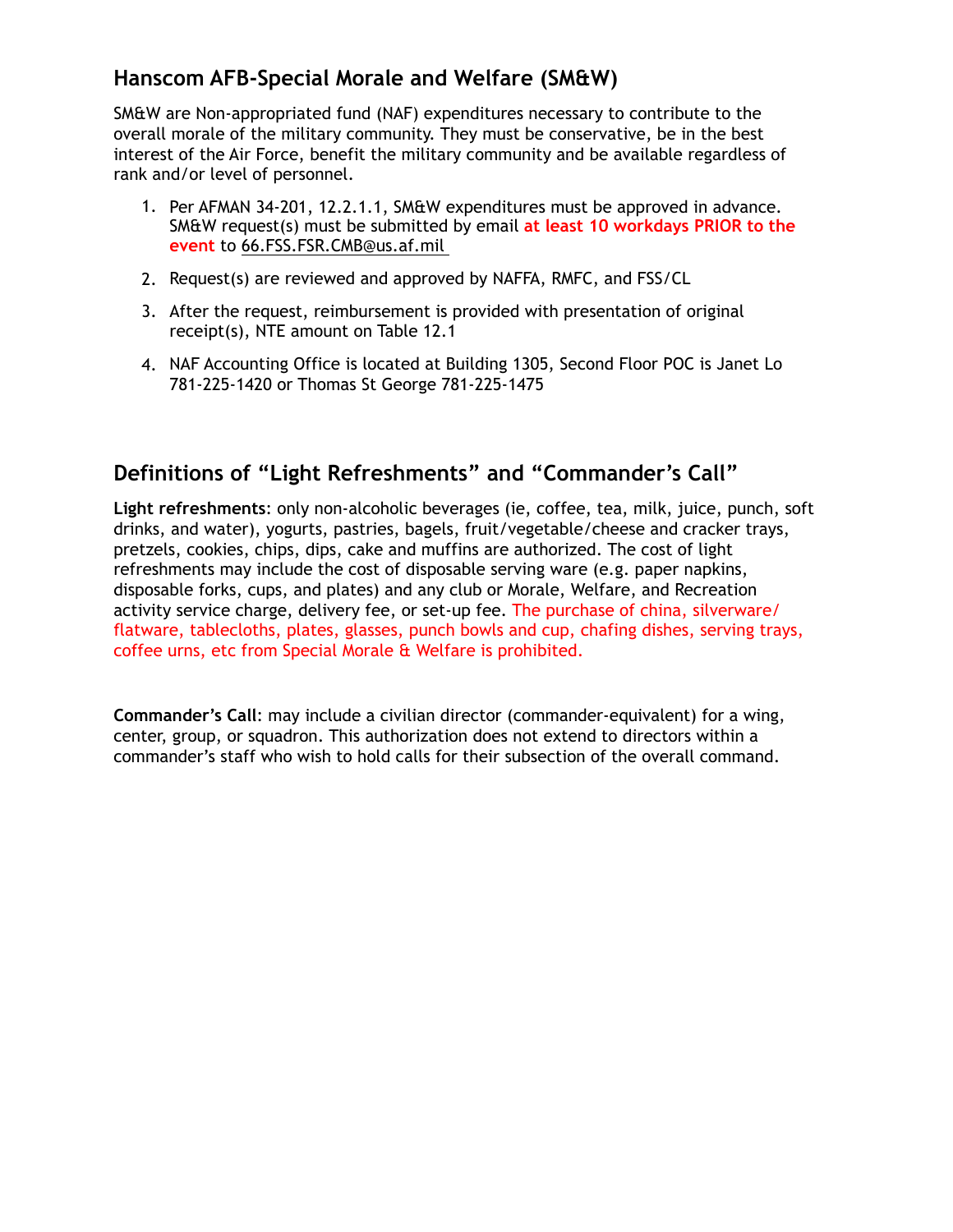## **Table 12.1. Special Morale and Welfare and Related Expenditures**

| R U                                                                                                                                                                                              |                                                                                                                                                                                                                                                                          | B                                                                                                                                                                                                             |  |
|--------------------------------------------------------------------------------------------------------------------------------------------------------------------------------------------------|--------------------------------------------------------------------------------------------------------------------------------------------------------------------------------------------------------------------------------------------------------------------------|---------------------------------------------------------------------------------------------------------------------------------------------------------------------------------------------------------------|--|
| LE                                                                                                                                                                                               | If support is for:                                                                                                                                                                                                                                                       | <b>Nonappropriated Special</b><br><b>Morale and Welfare</b><br>expenditures are:                                                                                                                              |  |
| <b>INDIVIDUAL RECOGNITION PROGRAMS</b>                                                                                                                                                           |                                                                                                                                                                                                                                                                          |                                                                                                                                                                                                               |  |
| <b>Competitive Award Programs:</b>                                                                                                                                                               |                                                                                                                                                                                                                                                                          |                                                                                                                                                                                                               |  |
| 1                                                                                                                                                                                                | excellence in a particular function, school incentive program<br>associated with the school's mission, mission accomplishment,<br>special incentive program, or compliance motivation as<br>authorized in a 36-series Air Force Instruction                              | not authorized                                                                                                                                                                                                |  |
| 2                                                                                                                                                                                                | competitive base-wide annual and quarterly awards programs<br>(such as airman, noncommissioned officer, officer, and civilian<br>of the quarter/year) officially announced in advance, open to the<br>base at large, and authorized in a 36-series Air Force Instruction | authorized (see below for specific<br>expenditures)                                                                                                                                                           |  |
| 3                                                                                                                                                                                                | trophies, plaques, and other awards (excluding athletic events<br>associated with base Morale, Welfare, and Recreation sports<br>programs)                                                                                                                               | not authorized                                                                                                                                                                                                |  |
| 4                                                                                                                                                                                                | gift certificates, gift cards, coupons, savings bonds, and nominal<br>cash awards                                                                                                                                                                                        | authorized (Not To Exceed \$50.00)                                                                                                                                                                            |  |
| 5                                                                                                                                                                                                | light refreshments, as defined in para 12.4.1.1. (other<br>than alcoholic beverages) at awards ceremonies                                                                                                                                                                | authorized (\$3.00 per person, Not To<br>Exceed $$300.00$ (whichever is less))                                                                                                                                |  |
| 6                                                                                                                                                                                                | meals for award winners and spouses (parent, child, sister,<br>or brother in lieu of spouse)                                                                                                                                                                             | authorized (if not in temporary<br>duty status)                                                                                                                                                               |  |
| 7                                                                                                                                                                                                | travel and ner diem for attendance at awards ceremonies                                                                                                                                                                                                                  | not authorized                                                                                                                                                                                                |  |
| 8                                                                                                                                                                                                | alcoholic beverages or any other expense                                                                                                                                                                                                                                 | not authorized                                                                                                                                                                                                |  |
| 9                                                                                                                                                                                                | intramural sports and athletic competitions                                                                                                                                                                                                                              | not authorized                                                                                                                                                                                                |  |
|                                                                                                                                                                                                  | Installation level Key Snouse Program Volunteer Recognition (once ner year)                                                                                                                                                                                              |                                                                                                                                                                                                               |  |
| 10                                                                                                                                                                                               | light refreshments, as defined in para 12.4.1.1. (other<br>than alcoholic beverages)                                                                                                                                                                                     | authorized (\$3.00 per person, Not To<br>Exceed \$400.00 (whichever is less))                                                                                                                                 |  |
| 11                                                                                                                                                                                               | alcoholic beverages or any other expense                                                                                                                                                                                                                                 | not authorized                                                                                                                                                                                                |  |
| <b>Promotion Ceremonies:</b>                                                                                                                                                                     |                                                                                                                                                                                                                                                                          |                                                                                                                                                                                                               |  |
| 12                                                                                                                                                                                               | insignia stripes and similar items                                                                                                                                                                                                                                       | not authorized                                                                                                                                                                                                |  |
| 13                                                                                                                                                                                               | light refreshments, as defined in para 12.4.1.1. (other<br>than alcoholic beverages)                                                                                                                                                                                     | authorized (\$3.00 per person, Not To<br>Exceed \$50.00 per individual<br>ceremony (whichever is less) or<br>\$3.00 per person, Not To Exceed<br>\$300.00 for group ceremonies<br>(whichever is less) $(T-3)$ |  |
| 14                                                                                                                                                                                               | alcoholic beverages or any other expense                                                                                                                                                                                                                                 | not authorized                                                                                                                                                                                                |  |
|                                                                                                                                                                                                  | <b>Retirement:</b>                                                                                                                                                                                                                                                       |                                                                                                                                                                                                               |  |
| 15                                                                                                                                                                                               | light refreshments, as defined in para 12.4.1.1. (other<br>than alcoholic beverages)                                                                                                                                                                                     | authorized (\$3.00 per person, Not<br>To Exceed \$50.00 per individual<br>ceremony (whichever is less)                                                                                                        |  |
| <u> 16</u>                                                                                                                                                                                       | corsage/houtonniere for snouse of retiree.                                                                                                                                                                                                                               | authorized (Not To Exceed \$20.00).                                                                                                                                                                           |  |
| 17                                                                                                                                                                                               | mementos                                                                                                                                                                                                                                                                 | not authorized                                                                                                                                                                                                |  |
| 18                                                                                                                                                                                               | alcoholic beverages or any other expense                                                                                                                                                                                                                                 | not authorized                                                                                                                                                                                                |  |
|                                                                                                                                                                                                  |                                                                                                                                                                                                                                                                          |                                                                                                                                                                                                               |  |
| <b>MEMORIAL OBSERVANCES</b>                                                                                                                                                                      |                                                                                                                                                                                                                                                                          |                                                                                                                                                                                                               |  |
| for local observances that uphold traditions of the Service and the United States (such as Veteran's Day, Memorial<br>Day, Deactivation Ceremony):                                               |                                                                                                                                                                                                                                                                          |                                                                                                                                                                                                               |  |
| 19                                                                                                                                                                                               | light refreshments, as defined in para 12.4.1.1. (other<br>than alcoholic beverages)                                                                                                                                                                                     | authorized, Not To Exceed \$100.00                                                                                                                                                                            |  |
| 20                                                                                                                                                                                               | any other expense                                                                                                                                                                                                                                                        | not authorized                                                                                                                                                                                                |  |
| upon the death of a military member or civilian employee of that organization; member of their immediate family;<br>or distinguished leader of the local community with strong ties to the base: |                                                                                                                                                                                                                                                                          |                                                                                                                                                                                                               |  |
| <u>21</u>                                                                                                                                                                                        | flowers or wreaths                                                                                                                                                                                                                                                       | authorized (Not To Exceed \$100 00)                                                                                                                                                                           |  |
| $\overline{22}$                                                                                                                                                                                  | any other expense                                                                                                                                                                                                                                                        | not authorized                                                                                                                                                                                                |  |
|                                                                                                                                                                                                  |                                                                                                                                                                                                                                                                          |                                                                                                                                                                                                               |  |